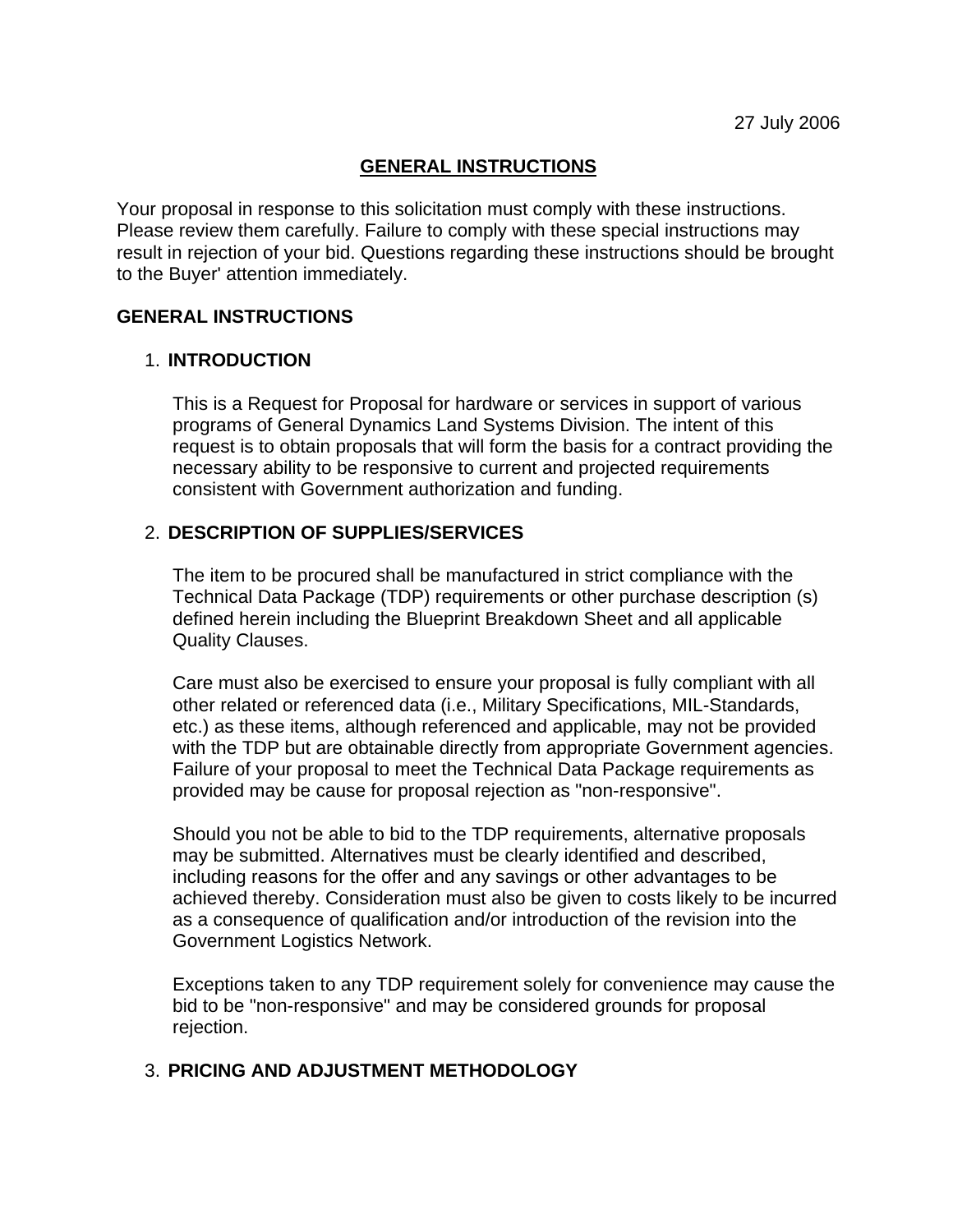Proposal pricing will be based on the quantities referenced in the RFQ. In the event the actual quantity awarded is not consistent with the quantities referenced in the RFQ, a price will be determined based on straight-line interpolation/extrapolation.

All quotes are to be proposed firm fixed price unless otherwise stipulated.

# 4. **PACKAGING/INDIVIDUAL PRICING**

In many instances, similar or like components may be clustered or packaged together for quote and/or award. The GDLS Request for Proposal will identify package solicitations.

You are required to supply bids for both individual pricing and package pricing for all quantities. GDLS will consider all pricing structures during award evaluation.

# 5. **DELIVERY SCHEDULE AND RATES**

The required delivery schedule for the item(s) described herein will be identified in the RFQ/PO depending on the actual quantity procured. However, GDLS may vary the delivery rate as required and reserves the right to reschedule based on economic scheduling analysis (ESA); suitable notice will be provided.

Rescheduling may occur as a result of various MRP adjustments. Supplier must make every effort to comply with any such adjustment.

# 6. **PACKAGING REQUIREMENTS**

In an effort to better manage inventory costs, GDLS will require suppliers to package and ship in economic lots, where practical.

# **7. SPARES OPTION**

You are asked to offer GDLS the ability to increase the actual total quantity ordered by up to 20 percent of the total contract quantity for spares and/attrition. This option will remain valid throughout the life of any purchase order/subcontract resulting from this solicitation. The price applicable to these spares/attrition will be the same as is applicable to all other quantities ordered.

# 8. **NON-RECURRING COSTS**

The proposal must identify all costs of a non-recurring nature. All special tools, fixtures, gauges, special tests, equipment, control tests, first article inspection, first article testing, etc., must be clearly identified and quoted separately from the unit price.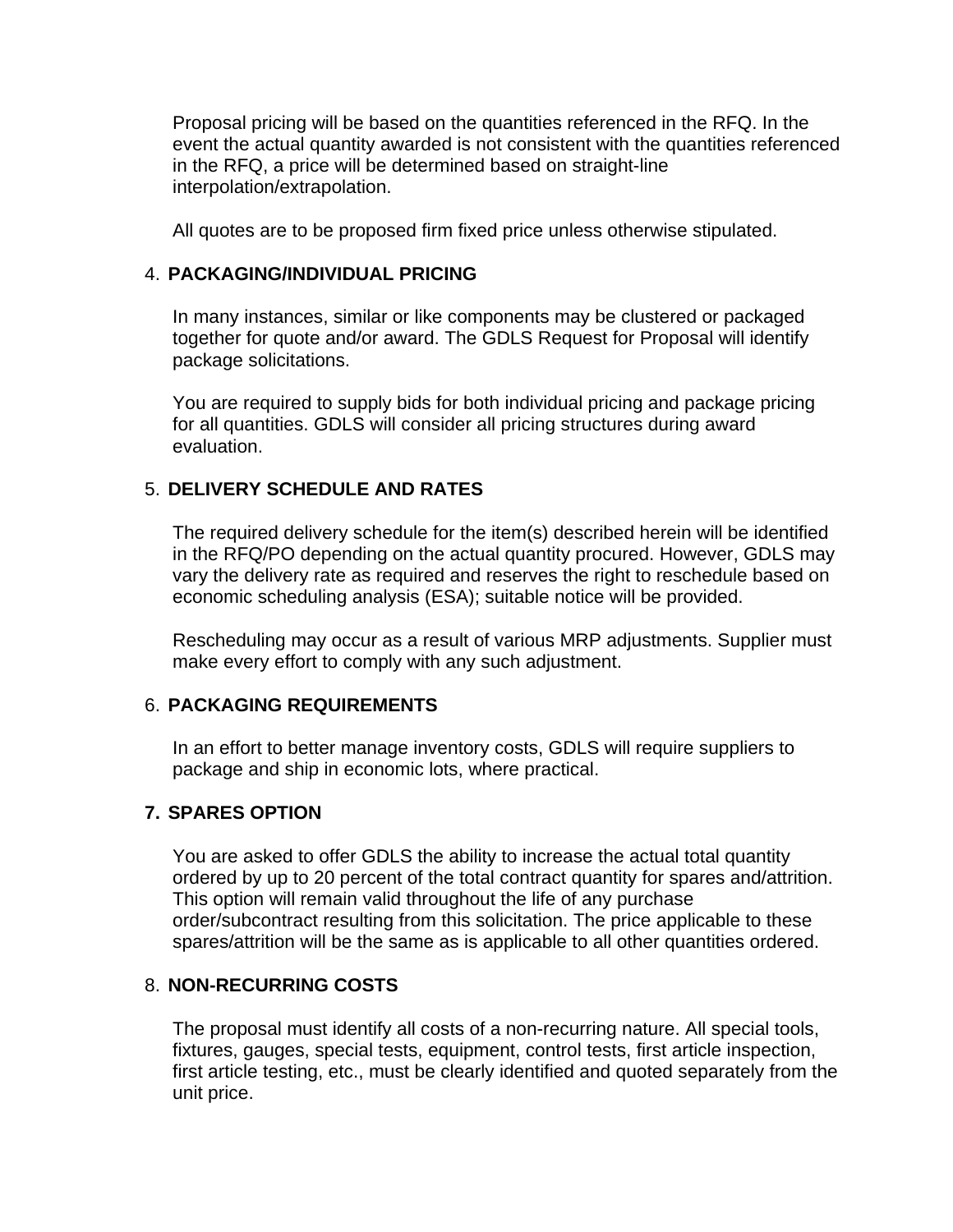# 9. **STATISTICAL PROCESS CONTROL (SPC)**

GDLS strongly recommends the use of Statistical Methods for Process Control (SPC). SPC is a vital element of Continuous Improvement Program in attaining cost containment and achievement of increasingly higher levels of Quality proactively. A supplier's commitment to SPC is considered highly admirable in demonstrating a desire for satisfying customer needs. Product produced through a viable SPC system is a consideration during the Source Selection Process.

In Responding to the RFQ please indicate whether or not the product quoted will be produced in a SPC controlled process.

# 10. **TERMINATION LIABILITY SCHEDULES**

Upon receipt of your bid, termination liability schedules will be developed by GDLS. At time of award, suppliers will be expected to either submit their own termination liability for review/acceptance or advise concurrence with those schedules provided by GDLS.

# 11. **RECEIVING ACCEPTANCE RATE**

GDLS SUPPLIERS ARE EXPECTED TO MAKE THE NECESSARY COMMITMENTS TO ACHIEVE AND MAINTAIN A 100% ACCEPTANCE RATE. IN THE EVENT A SUPPLIER FAILS TO MAINTAIN THIS RATE, GDLS MAY ELECT TO TERMINATE THE SUPPLIER'S DELEGATION PRIVILEGES AND RECALL OR SUSPEND THE INSPECTION DELEGATE STAMPS. GDLS MAY ALSO BEGIN TERMINATION FOR DEFAULT PROCEEDINGS IN ACCORDANCE WITH PARAGRAPH 14 OF THE PURCHASING ORDER TERMS AND CONDITIONS (84-005-0807).

# 12. **INSPECTION DELEGATION/PRODUCT ASSURANCE VERIFICATION**

Incumbent suppliers with a Receiving Acceptance History of 98% or better may be elected to participate in Land Systems Division Inspection Delegation program, as outlined in Attachment G, QCS-83-8. Suppliers not approved for participation in this program will be subject to Product Assurance Verification in accordance with the following Purchase Order Clause:

"General Dynamics Land Systems Product Assurance Verification is required on this contract. Supplier shall notify General Dynamics not later than five (5) working days prior to start of Hardware Acceptance Test or verification to allow General Dynamics sufficient time to schedule such verification. All specified documents referenced in the purchase order (i.e., Certifications, Test Reports, etc.) are not to be shipped with the product. These records are to be maintained at the supplier's facility, and are subject to General Dynamics verification upon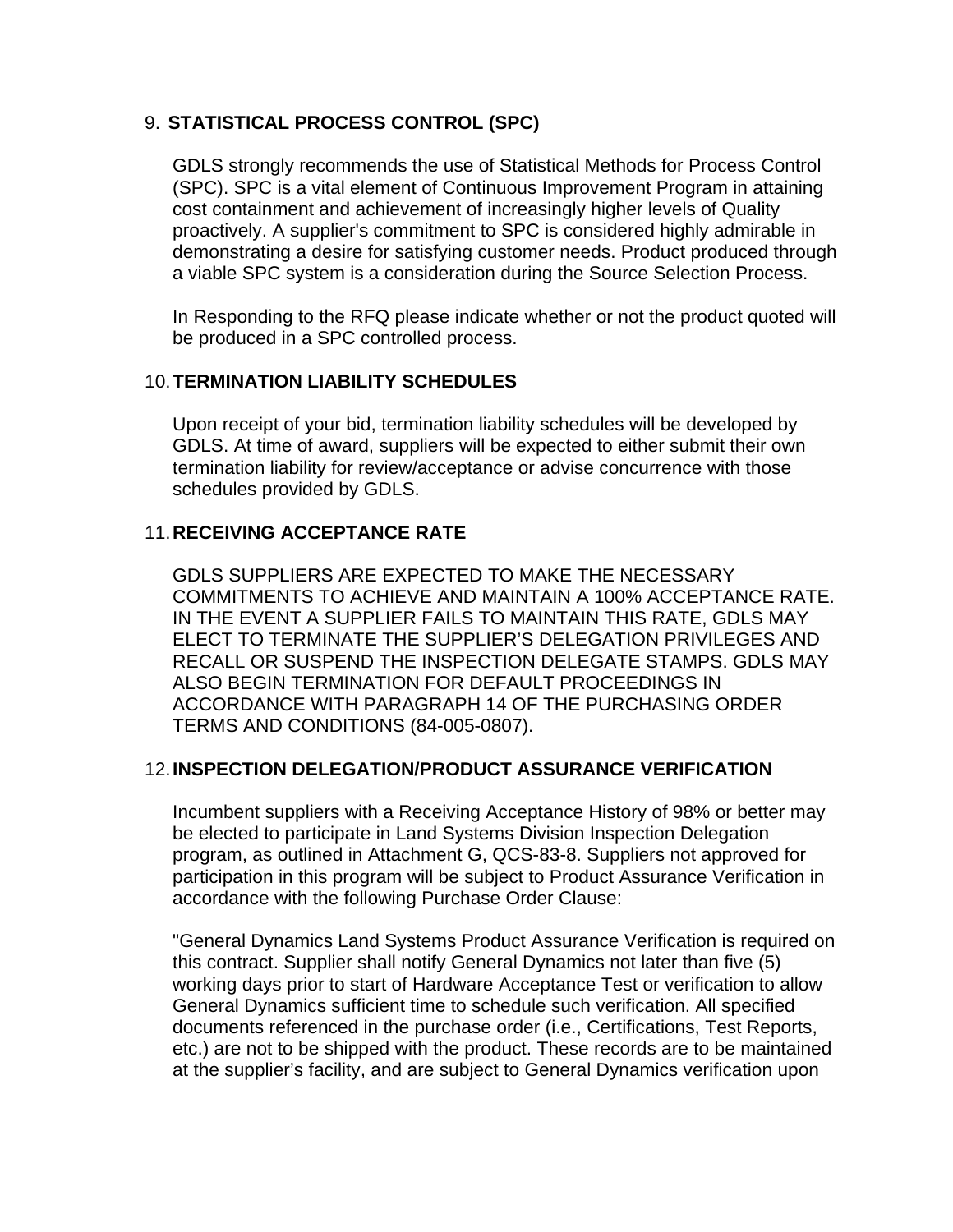request. The records must be retained for five (5) years after completion of deliveries and payment thereof under this purchase order."

Suppliers will be notified at time of purchase order award whether Inspection Delegation or Product Assurance Verification is applicable. However, at the sole discretion of GDLS, suppliers may be required to switch from Inspection Delegation to Product Assurance Verification or vice versa at any time throughout the performance of the contract.

### 13. **COMPETITION REPORTING**

You are expected to complete all purchased material to the maximum extent possible. In the event that complete proposal evaluations indicate that an item is awarded on a non-competitive basis and is over \$100,000.00 in the aggregate, you may be required to track and report to GDLS your competition statistics on purchased components.

### 14. **BASIS FOR AWARD**

It is the intent of GDLS to evaluate proposals and make awards based upon (I) confidence in the proposer's ability to meet technical/quality requirements, delivery schedules, and financial stability (ii) potential program risks, (iii) implementation costs, and (iv) most cost effective proposal. Pricing evaluations will be based upon the price contract quantities perceived as most likely at the time of evaluation. Break-in effectivity for potential engineering changes and the risk attendant thereto will also be considered.

# 15. **INDUSTRIAL IMPROVEMENT MONEY**

As an option, you are requested to examine cost savings which could be realized if your firm made capital improvement investments. You are encouraged to propose investments and the potential savings associated with the investments. GDLS will review all proposals. Unlike tooling, which the Government funds and owns, industrial improvement investments remain the property of the supplier.

# 16. **MULTIYEAR OPPORTUNITY (POTENTIAL)**

#### A. QUANTITY OPTIONS

If one of the RFQ quantity options is a multiyear opportunity one of the following will apply:

Multiyear full quantity and funding authorized.

Multiyear with incremental yearly orders.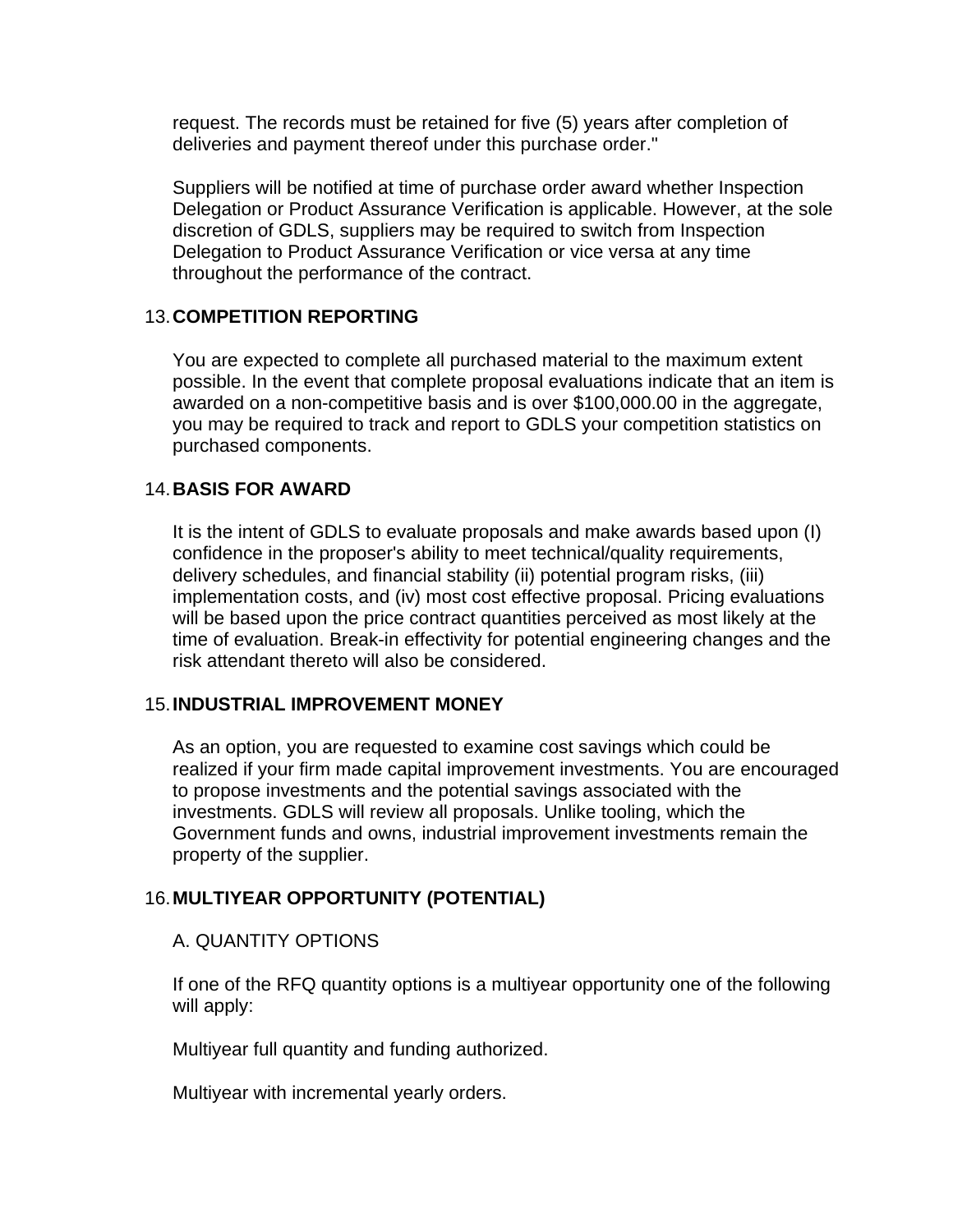#### B. ESCALATION CLAUSE

Escalation will be negotiated on a case by case basis based on common industry practices. D.R.I. will, most likely, be used for the basis of this negotiation.

### C. FLOW-DOWN PROVISIONS

Every attempt should be exercised to flow-down and commit your suppliers to a multiyear contract similar to our agreement, including terms and conditions. You may be required to provide verification of flow-down contracts with your sub-tier suppliers.

### D. RECOMPETITION

Subcontracts/purchase orders awarded as a result of this solicitation will contain the following clause:

"Buyer shall not re-compete the item order herein for the duration of this contract or contracts derived herefrom pursuant to a multiyear prime contract award provided that the seller's performance and financial stability remain satisfactory and GDLS cost objectives are met.

Should production requirements become jeopardized due to unsatisfactory performance, buyer retains the right to re-compete. In addition, should an unforeseen engineering change become necessary rendering the item obsolete or substantially changing it, the replacement item may be re-competed".

# 17. **COMPLIANCE WITH RFQ PROVISIONS**

Unless specific exception is taken in your proposal to any requirement of this RFQ, it will be understood that the act of submitting the proposal constitutes agreement. If any exceptions from technical data package are taken, they must be noted in exacting detail and highlighted.

# 18. **PROPOSAL DUE DATE/VALIDITY PERIOD**

Your proposal must be submitted and delivered so as to arrive on or before 12:00 noon on the date noted on the RFQ. The proposal must be addressed as specified in the RFQ.

Late receipt of your proposal may be cause for rejection of your bid at the discretion of GDLS.

Proposals are to be firm for 180 days unless otherwise indicated by the supplier.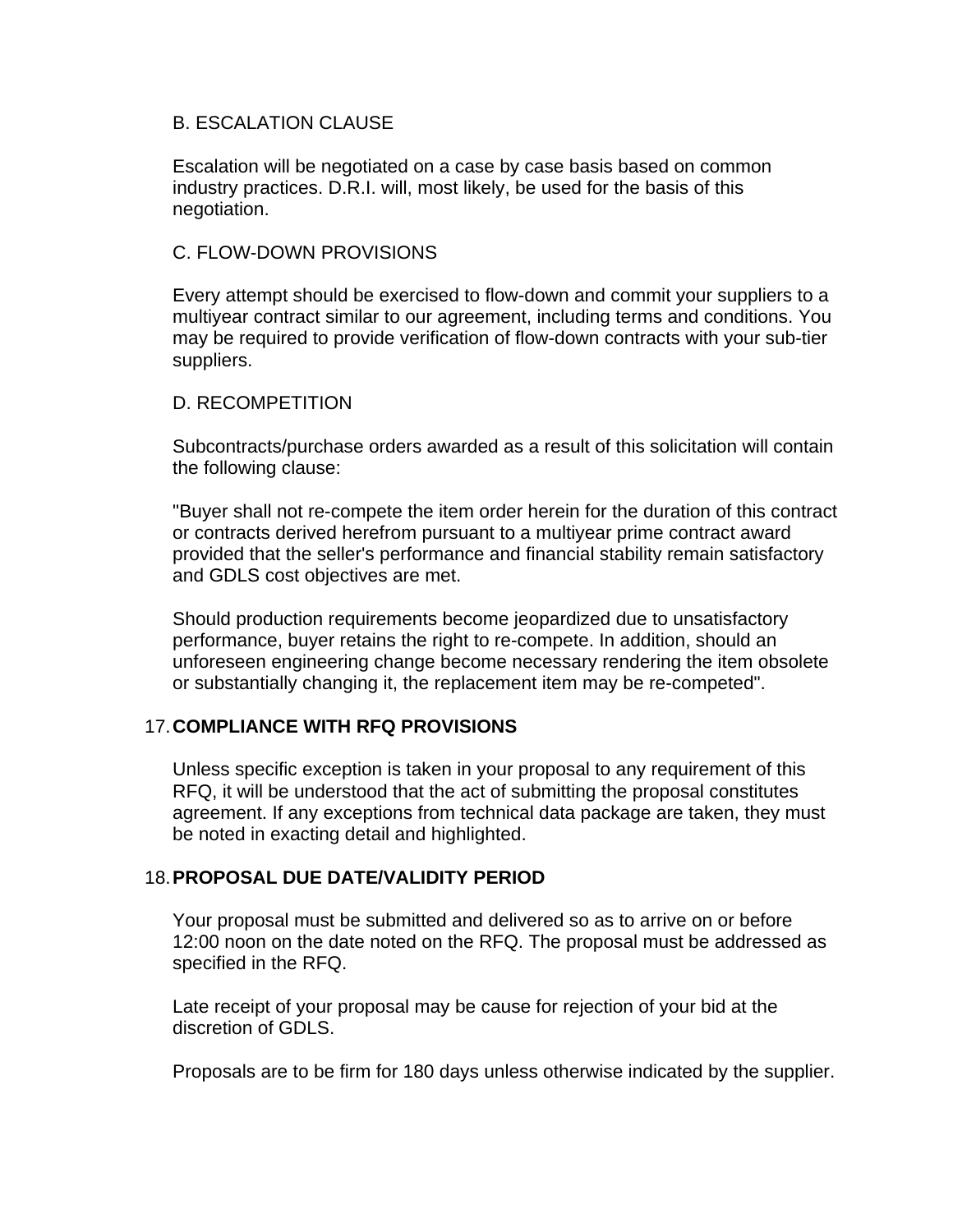# 19. **TERMS & CONDITIONS AND SPECIAL PROVISIONS**

Any purchase order/subcontract award resulting from this RFQ will be subject to GDLS Standard Terms and Conditions, Forms 84-005-0807 (10/97), 84-005- 0808 (5/99), and 84-005-0809 (5-99). Copies of these forms are attached hereto at Attachment A. You are excepted to flow down these terms and conditions, as well as all other contractual provisions, to your sub-tier suppliers.

# 20. **FINANCIAL DATA REQUIREMENT**

Your proposal must include copies of your latest financial statements listed below:

a. Copy of audited balance sheet and statement of income and retained earnings for the latest two fiscal or calendar years.

b. Copy of unaudited balance sheet and statement of income and retained earnings subsequent to year end period (most recent date).

c. Statement showing sources/uses of working capital.

d. Notes to financial statement.

e. Dunn & Bradstreet Report (if none of above available).

f. If quoting on more than one requirement only submit one copy of requested financial information.

Your proposal may not be considered completed without the receipt of this data.

# 21. **PROGRESS PAYMENTS**

Progress payments in accordance with FAR 32.502-3, 52.232-13, and 52.232-16 may be available upon request. Progress payment requests will be subject to the General Dynamics prime contract, reference Attachment B. This request will not be a factor in evaluation of your proposal. Suppliers requesting progress payments must do so at the time of proposal. Submission as post award request will not be honored. Progress payments should not be requested for proposals of less than \$100,000 for small businesses or less than \$1,000,000 for large businesses.

Note: Your accounting systems must be audited and approved by either GDLS or the Government DCAA prior to progress payment allotments.

# 22. **COST & PRICING DATA**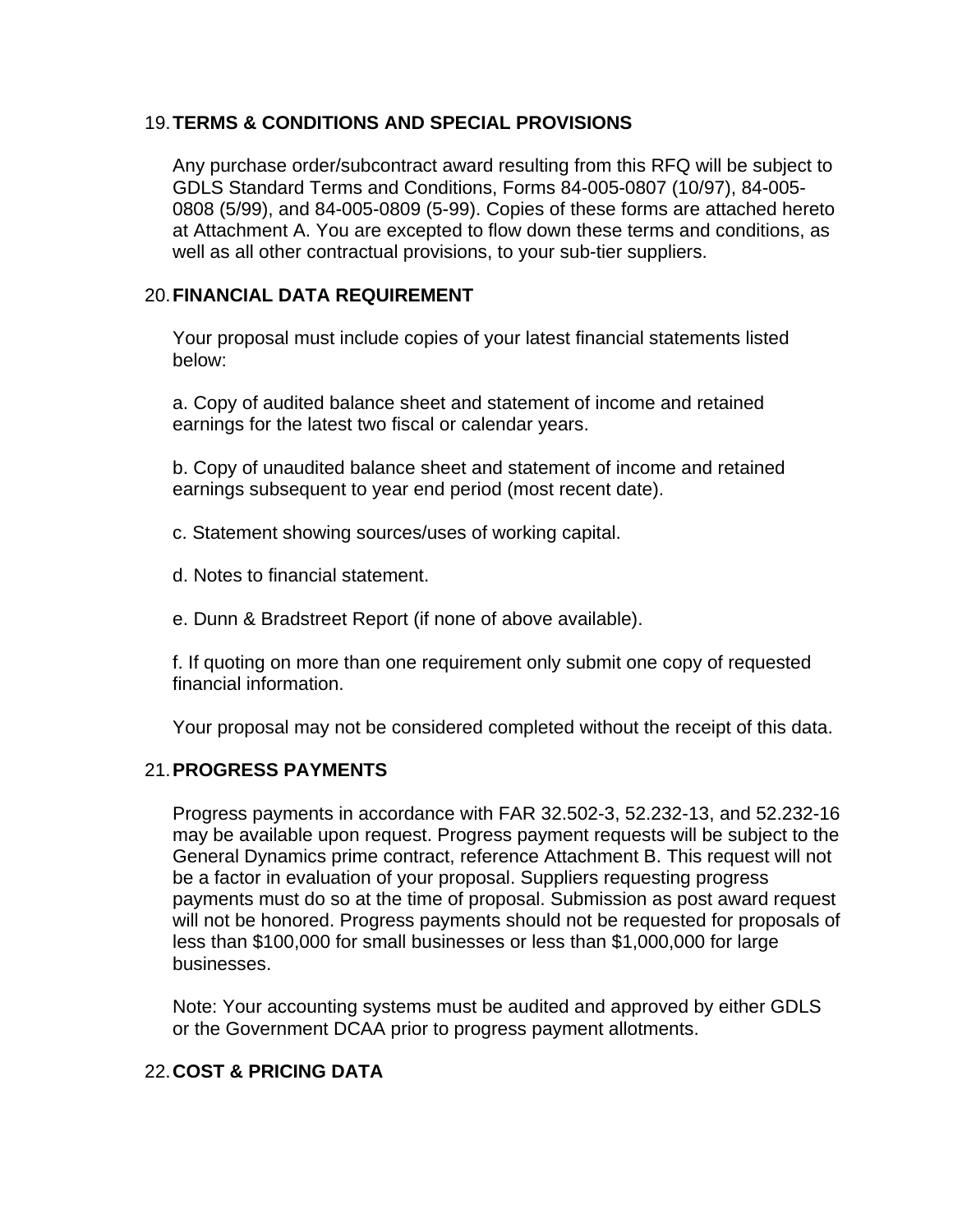A determination of adequate price competition as defined by FAR will not be known until proposals are received and evaluated. Cost & pricing data is not requested at this time, but should proposal evaluations indicate an item is not competitive and over \$100,000 in the aggregate, cost data will be required on Standard Form 1411 along with supporting data. Your proposal must state agreement to provide the certificate within 15 days from request by GDLS.

#### 23. **FOREIGN PROCUREMENTS**

If you contemplate procurement of materials or services from a foreign source, you must include in your proposal submission an identification of materials or services to be procured from foreign sources and indicate the country of origin. Duty free entry is applicable to this prime contract, however, must be requested at time of proposal as post award requests will not be honored.

### 24. **MANUFACTURING LOCATIONS**

Potential suppliers who intend to manufacture all or a part of the supplies at a location other than that shown on the face of this solicitation shall indicate all such locations and the percentage of the order being manufactured at each location in the proposal response.

#### 25. **PRIORITY RATING**

Awards made as the result of this solicitation may carry a Government priority rating. This rating will be identified in the RFQ/P.O..

#### 26. **DELIVERABLE SAMPLES**

In the event that the part being bid contains a pre-production requirement necessitating submission of items such as weld procedures/specimens, test slabs/buttons, test bars, consider 90 days as a minimum to allow adequate time for testing/evaluation and formal notification of approval. Weld Procedure/Specimens approvals are valid for three (3) consecutive contract years commencing with the initially approved contract and need not be considered or costed annually providing that the above criteria has been met.

All other unique and/or pre-production requirements must be satisfied annually or per the frequency defined by the applicable Technical Data Package document.

# 27. **FIRST ARTICLE INSPECTION (FAI)**

In the event the data package contains a requirement for first article inspection, such inspection is valid for the performing year and three (3) consecutive contract years, thereafter. The FAI requirement is identified under QCS-83-4.